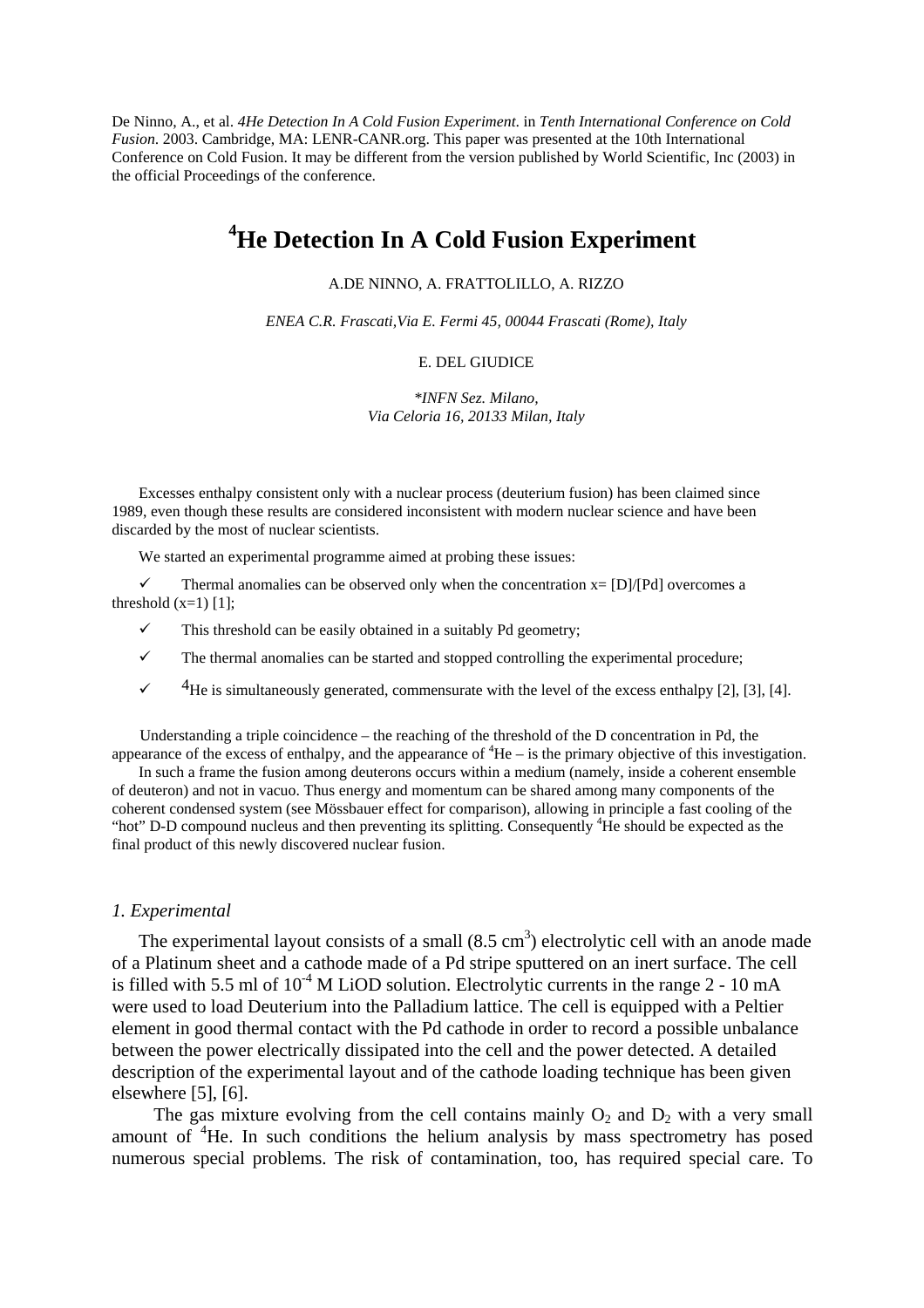overcome these problems, an innovative "pseudo-static" gas analysis method has been developed. Non evaporable getter (NEG) pumps remove effectively all the non inert components of the gas mixture (especially hydrogen isotopes), whereas noble gases remain in the gas phase. This technique allows us to analyze easily the content of inert gases in the sample as well as to monitor for contamination by comparing the time evolution of different noble gases. We have found it is necessary to avoid cryosorption pumps, as they trap helium erratically in the condensates.

Furthermore, the particular arrangement used in our experiments allows us to sample periodically the gas during the loading phase, without perturbing the electrolytic process at all.

During the measurement, the gas is periodically sampled (at about 40 minute intervals), without influencing the electrolytic process, and sent to a Quadrupole Mass Analyser  $(QMA)$ ; this allows us to check in real-time the  ${}^{4}$ He content of the electrolytic cell.

In order to have a reference value (a blank experiment) we started the electrolysis keeping the electrolytic current to a very low value (2 - 4 mA) for some hours leaving thus the D/Pd systems "under-critical" at  $x < 1$ . We then increased the cell current and consequently the longitudinal voltage, to about 20 Volts. The  $R/R_0$  ratio fell below the value 1.3. That corresponds, according to the well known  $R/R_0$  vs. x curve, to x=1. That, and the excess heat detected in the calorimeter within its response time, signal the onset of the phenomenon. Since we are able now to count the  ${}^{4}$ He atoms over intervals as short as 40 minutes we can check the coincidence of excess heat production and <sup>4</sup>He generation.

### *2. Results*

During a typical experiment we can distinguish four phases (see Fig.1):

*Preloading phase.* During this normal electrolysis phase, the output power P<sub>out</sub> coincides with the power  $P_{in}$  supplied by the electrolytic current, the number of  ${}^{4}$ He atoms is compatible with the background value of the detector. At this time the cold fusion phenomenon is absent and these measurements exclude the existence of systematic errors or artefacts.

2) *Loading phase*. The application of an electrical potential across the cathode makes possible to increase the Deuterium loading over the threshold necessary to observe the phenomenon.

3) *Supercritical phase*. Upon crossing this threshold, "anomalies" appear in the system, namely: a) the temperature of the cathode increases above the previous equilibrium value, signalling a source of enthalpy in the cell; b) a significant deviation of  ${}^{4}$ He from the baseline is observed from this time onwards

4) *Control phase.* After some hours of cell operation, the cathode potential  $V_c$  is switched off: both anomalies a) and b) disappear.  ${}^{4}$ He yield settles back to the initial zero value, excluding that leakages or permeations have occurred.

## *3. Conclusions*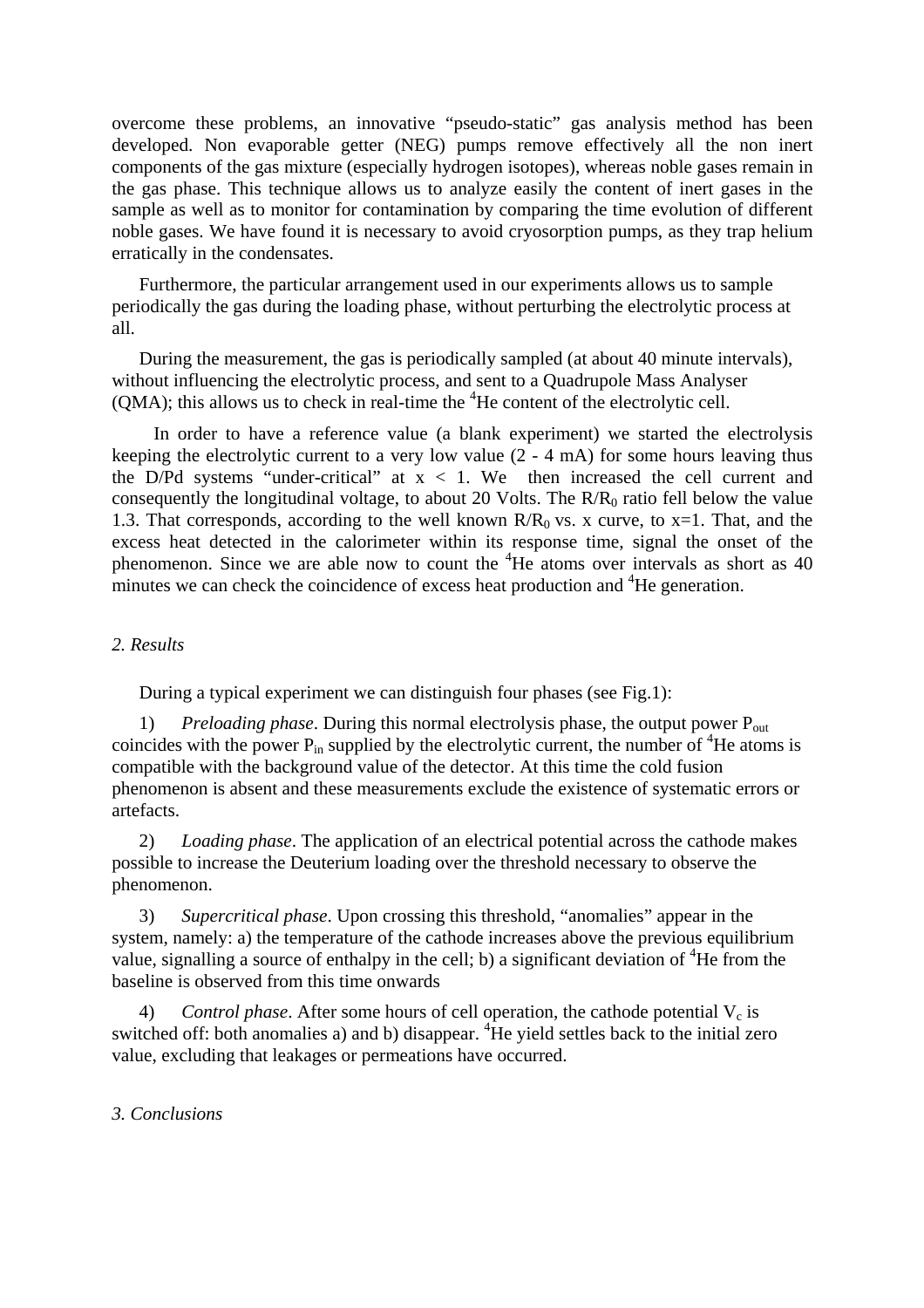We have observed <sup>4</sup>He production during electrolysis in LiOD solution on a Palladium cathode a factor of about 60 times out of the baseline. Simultaneously, an anomalous enhancement of the temperature measured in the cell was detected. Our calorimetric technique (measuring the average cathode temperature measurement) requires that the system be at thermal equilibrium (or in a succession of thermal equilibrium states). Non thermal (radiative) part of the energy produced in the phenomenon will not be accounted for by the temperature transducer (the Peltier element) if it thermalises out of the cell. Thus, we are able to estimate, at the present time, a lower bound for the produced energy.

The experiments performed so far suggest the following conclusions:

- 1. The reported production of excess heat and helium demand the overcoming of a critical threshold of D concentration in Pd.
- 2. The demonstration of the presence of  ${}^{4}$ He provides evidence that a nuclear process occurred in the cell; a nuclear reaction is therefore obtainable by chemical procedures.
- 3. Thermal calorimetry can demonstrate the presence of a small amount of excess heat although the only high precision calorimetry would be based on a quantitative evaluation of the  $4$ He.

The above results fit quite well into the theoretical proposal based on standard Quantum Electrodynamics (QED) [7]. We summarize here its main predictions:

- 1. when the stoichiometric ratio  $x = D/Pd$  exceeds 0.7 (at room temperature) D nuclei (deuterons) enter a stationary coherent oscillatory state, whose phase is sharply defined. This state is described by a unique wave function and is able to respond to externally applied electric potentials (and not only to their gradients).
- 2. when x exceeds 1, the probability that oscillating deuterons reach a distance that might allow the fusion becomes appreciable. As a matter of fact this threshold is not easily reached and this accounts for many of the failures in trying to reproduce the effect.
- 3. the fusion among deuterons occurs in a plasma within a medium and not in vacuo. Thus energy and momentum can be shared among many components of the condensed system, allowing in principle a fast cooling of the "hot" D-D compound nucleus preventing its splitting. Consequently  $4$ He should be expected to be the final product of this newly discovered nuclear fusion.

In the next stage of the experiments we will try to address the difficulties of thermal calorimetry with the aim of capturing a larger fraction of the excess enthalpy as indicated by the "helium" calorimetry.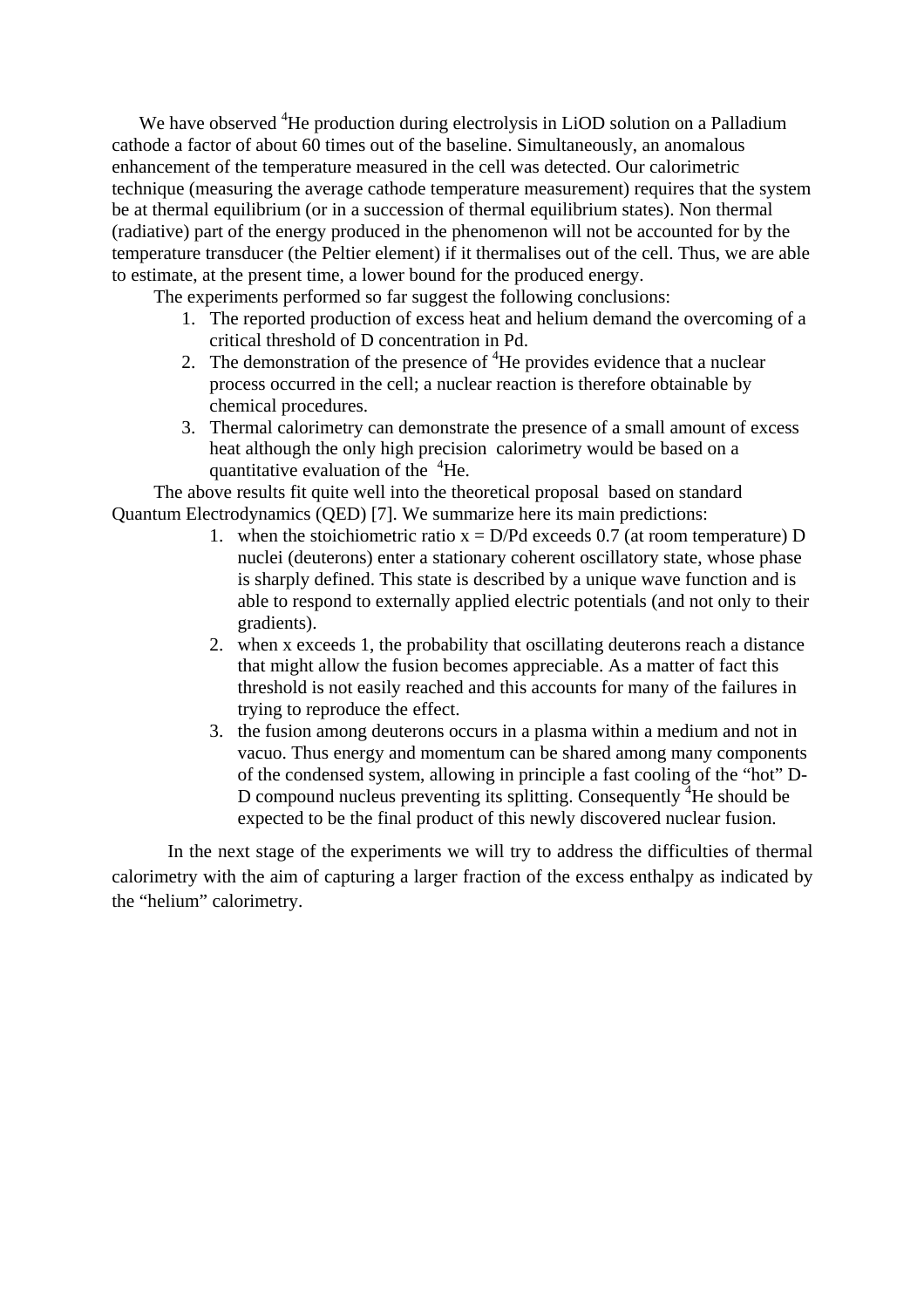#### **References**

1. McKUBRE et. al, Proc. Of Third International Conference on Cold Fusion, "Frontiers of Cold fusion", Nagoya, Japan: Universal Academy Press, Inc. Tokyo, Japan 1: p.5 (1992)

2. Y. ISOBE, K. YABUTA, S. UEDA, A. TAKAHASHI, Jpn. J. Appl. Phys., **Vol.41** pp.866-870,(2002)

3. Y. ARATA, H. FUJITA, Y. ZHANG, Proc. Of The Japan Academy, **vol.78**, Ser. B, *No. 7* (2002)

4. T. BRESSANI, E. DEL GIUDICE, G. PREPARATA, Nuovo Cim. **101A**, 845,(1989)

5.] A. DE NINNO, A. FRATTOLILLO, A. RIZZO, E. DEL GIUDICE, Proc. Of ICCF9, Beijing 2002, p. 82-86

 6. A. DE NINNO, A. FRATTOLILLO, A. RIZZO, E. DEL GIUDICE, G. PREPARATA, ENEA Technical Report, RT-2002/41/FUS

7. G. PREPARATA, "QED Coherence in Matter", World Scientific, Singapore 1995, Ch. 8